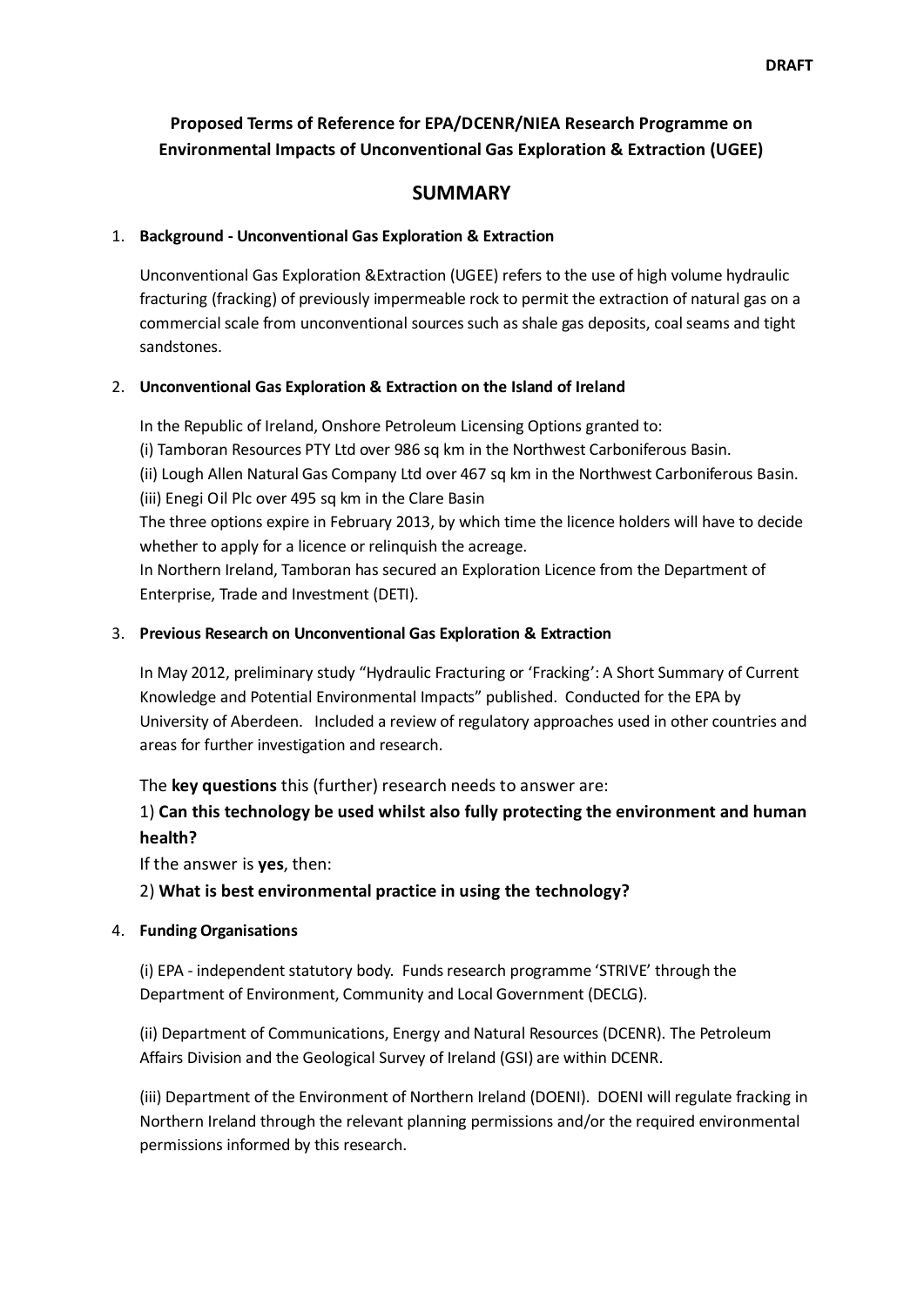### 5. **Further Research**

This programme of research is being administered by the EPA STRIVE Programme. Steering committee includes representatives from DCENR, DECLG, the Commission for Energy Regulation (CER), An Bord Pleanála (ABP), GSI, the Northern Ireland Environment Agency (NIEA) and the Geological Survey of Northern Ireland (GSNI).

RESEARCH AREAS:

### **PROJECT-A: BASELINE CHARACTERISATION. Timescale 20 months**

Hydraulic fracturing inherently involves geo-mechanical risks. Given that there are advanced license applications in three areas (Co. Clare, Co. Leitrim & Co. Fermanagh), these areas shall be used as 'case studies areas', through which the methodologies can be developed, applied and evaluated.

### **Project A-1 (groundwater, surface water and associated ecosystems):**

Potential impacts on groundwater, surface water and associated ecosystems.

- Development of sub-regional geological/hydrogeological characterisation and conceptual model based on all of the available existing data for the case study areas.
- Baseline groundwater monitoring undertaken for a minimum period of 12 months.
- Assessment of the vulnerability of groundwater resources from both surface and subsurface  $\mathsf{UGEE}^1$  activity related (including fracking) potential hazards and pathways.
- An assessment of the direct (e.g. abstraction) and indirect impacts (e.g. drinking water) of using of local water sources for UGEE and specifically, fracking.
- Implications of recycling the flowback water for reuse in further fracturing operations.

#### **Project A-2 (Seismic Impacts)**

Review of seismic risk control regimes and make recommendations for systems applicable to Ireland, with particular reference to case study areas.

• Seismic monitoring shall be undertaken for a minimum period of 12 months, with provision for the on-going operation and maintenance of the network.

#### **PROJECT-B: FRACKING OPERATIONS, IMPACTS & MITIGATION MEASURES. Timescale 9 months**

 Water Impacts and Mitigation Measures: Potential environmental impacts of UGEE on groundwater and other water bodies, including methane and chemical and other contaminant migration, both from surface as well as subsurface potential sources.

1 1

UGEE: Unconventional Gas Exploration and Extraction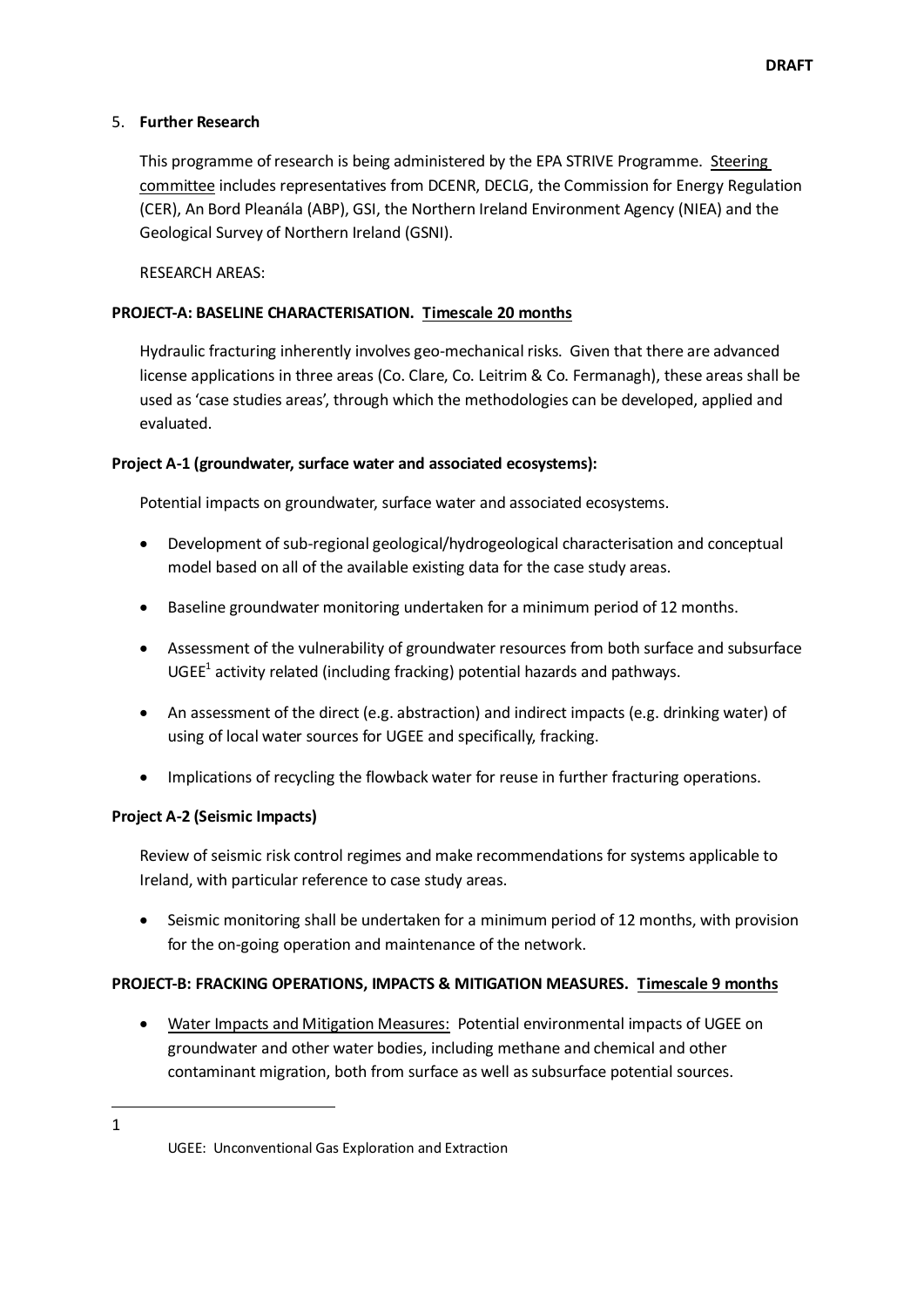Mitigation measures to address these potential impacts should be critically reviewed and presented.

- Other Potential Impacts and Mitigation Measures: Impacts from UGEE operations on other areas, which shall include, but not be limited to human beings, flora & fauna, air, – both local and global (i.e. CO2) impacts, climatic factors, landscape, material assets and cultural heritage. Mitigation measures to address these potential impacts should be critically reviewed and presented.
- Life-Cycle Assessment: Assessment of cumulative environmental impact of unconventional exploration gas (?) and compared with similar published assessment of other energy sources.
- Chemicals: Ascertain current and emerging practices in the context of avoidance of the use of additives that have the potential to harm the environment.
- Identify best practice for monitoring both physical and environmental (impacts). Identification of best practice in self-regulation during all phases.

# **PROJECT-C: REGULATORY FRAMEWORK FOR ENVIRONMENTAL PROTECTION. Timescale 9 months**

Identify all regulatory requirements and best operational practices associated with the establishment and operation of a "UGEE development" in an Irish context.

- Regulatory approaches of other countries that have extensive experience with this activity. Potential role of Health Impact Assessment in regulation of UGEE. Minimum of five countries to be examined including at least one country where a moratorium on unconventional gas exploration has been introduced.
- Best practice for UGEE operations: Best practice in relation to UGEE operations including: water resources management, risk management/minimisation and treatment, avoidance or mitigation of detrimental seismic events, use of chemicals, well-head construction, residuals management and air emissions management.
- Public engagement: Examine a minimum of five case studies of public engagement in UGEE projects. Recommend the most appropriate strategy in the Ireland / Northern Ireland context.

# 6. **Contractor Experience and Conflict of Interest Issues**

Applicants shall be required to demonstrate in-depth knowledge of a range of legal, environmental, socioeconomic and technical issues including knowledge of mineral and fossil fuels (preferably unconventional gas) extraction practices and technologies.

# **7. Indicative Timeframe:**

- Jan March 2013 Public Consultation on UGEE research programme
- April 2013 Announcement of research funding opportunity via e-Tenders
- May 2013 Deadline for submission of Tenders